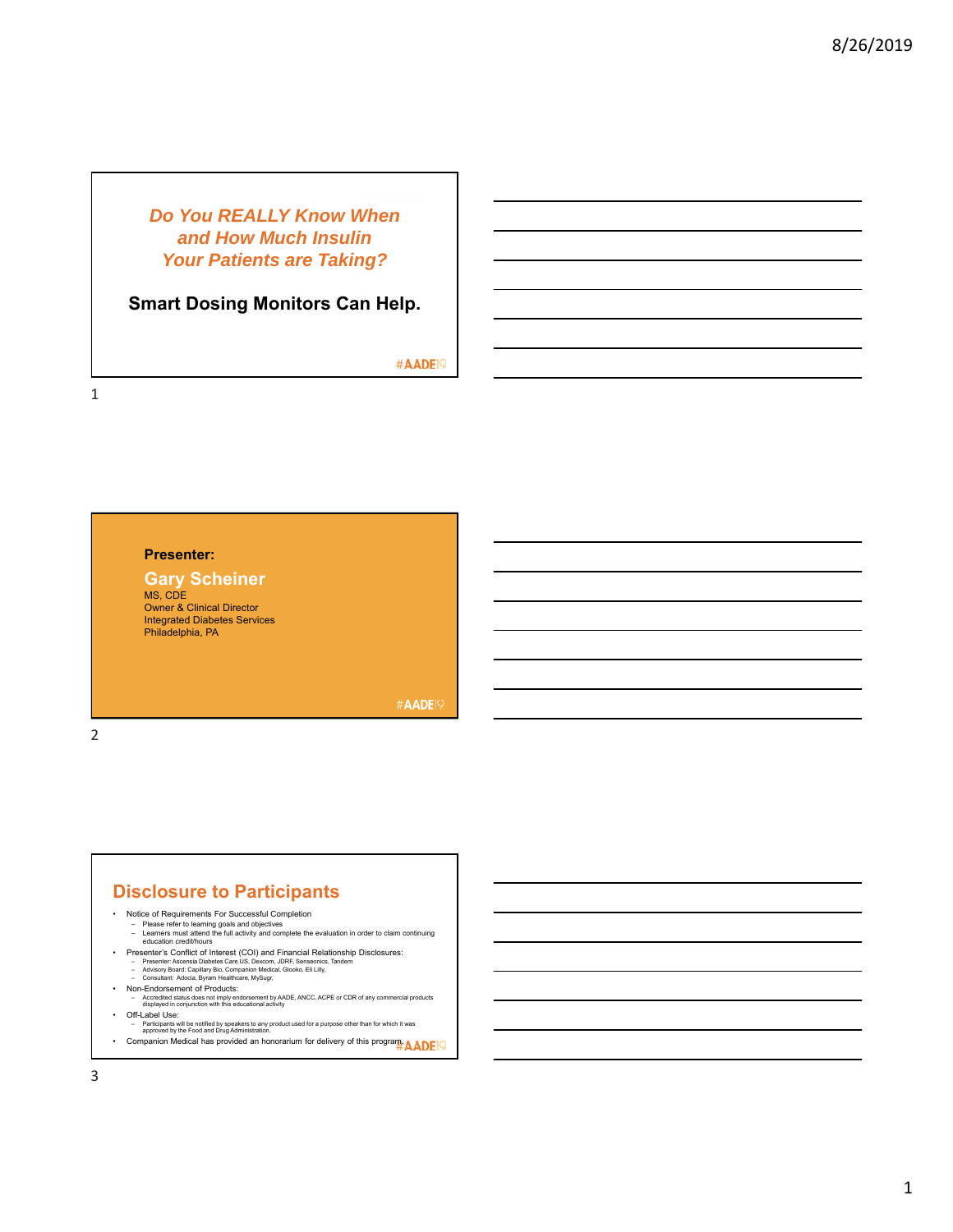### **Objectives**

- $\checkmark$  Delineate the clinical challenges among insulin pen users and their providers
- $\checkmark$  Describe the features of the various "smart" insulin pen devices
- $\checkmark$  Detail the clinical utility and limitations associated with "smart" pen devices

#AADE<sup>19</sup>

#AADE<sup>19</sup>

Comment of Congress

4

# **Insulin Use in the United States**

- Approx. 8 Million Insulin Users
	- 1.6M type-1
	- 6.1M type-2
	- 1.6M taking rapid insulin
	- 3.2M *take insulin multiple times daily*
	- 80% take insulin by INJECTION (pen/syringe)

Source: Centers for Disease Control and Prevention

5

### **Management challenges faced by people who inject insulin**

- Data logging
- Missed doses
- Meal dose calculations
- Stacking
- Double-Dosing
- Spoilage
- Complexity of add-ons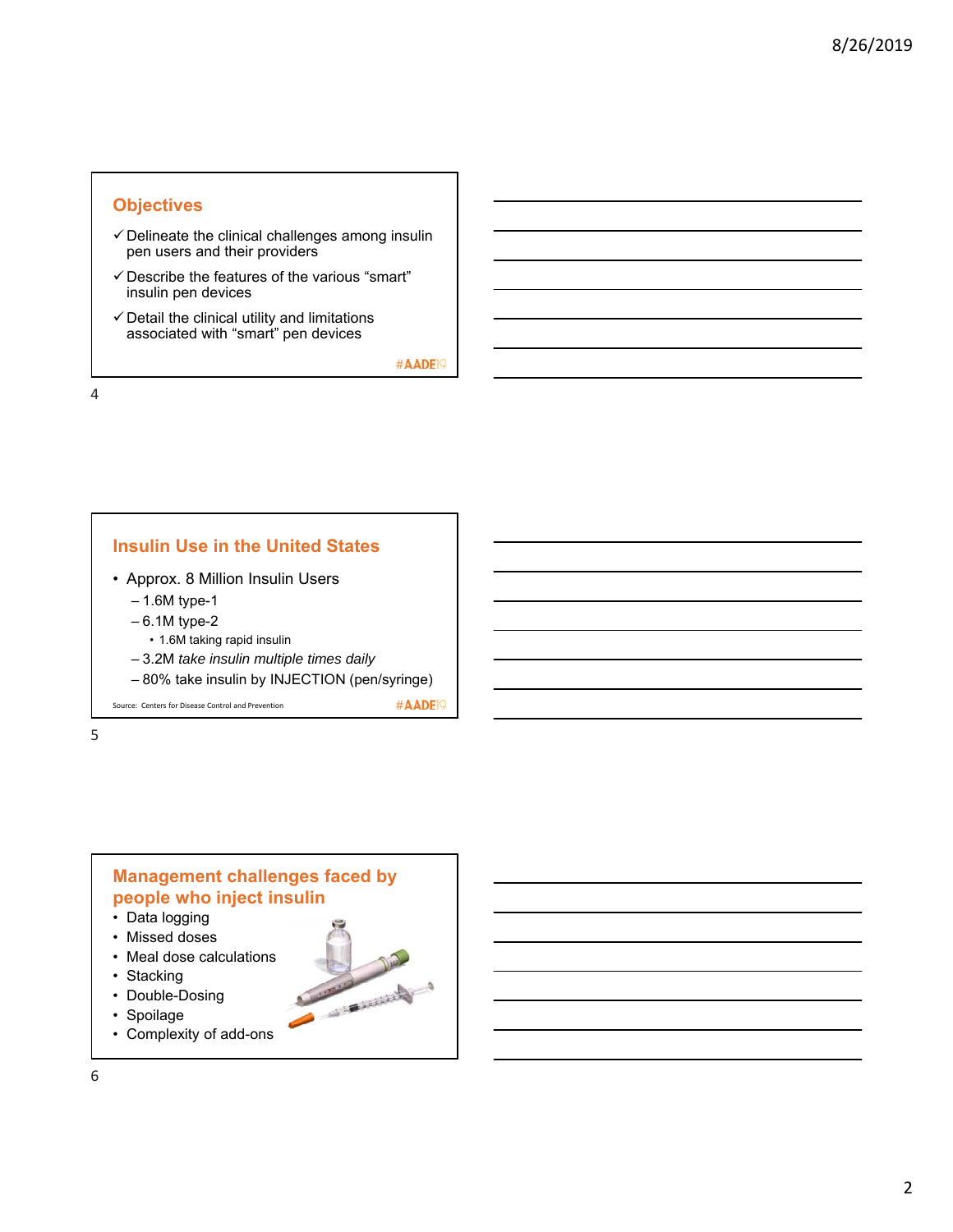







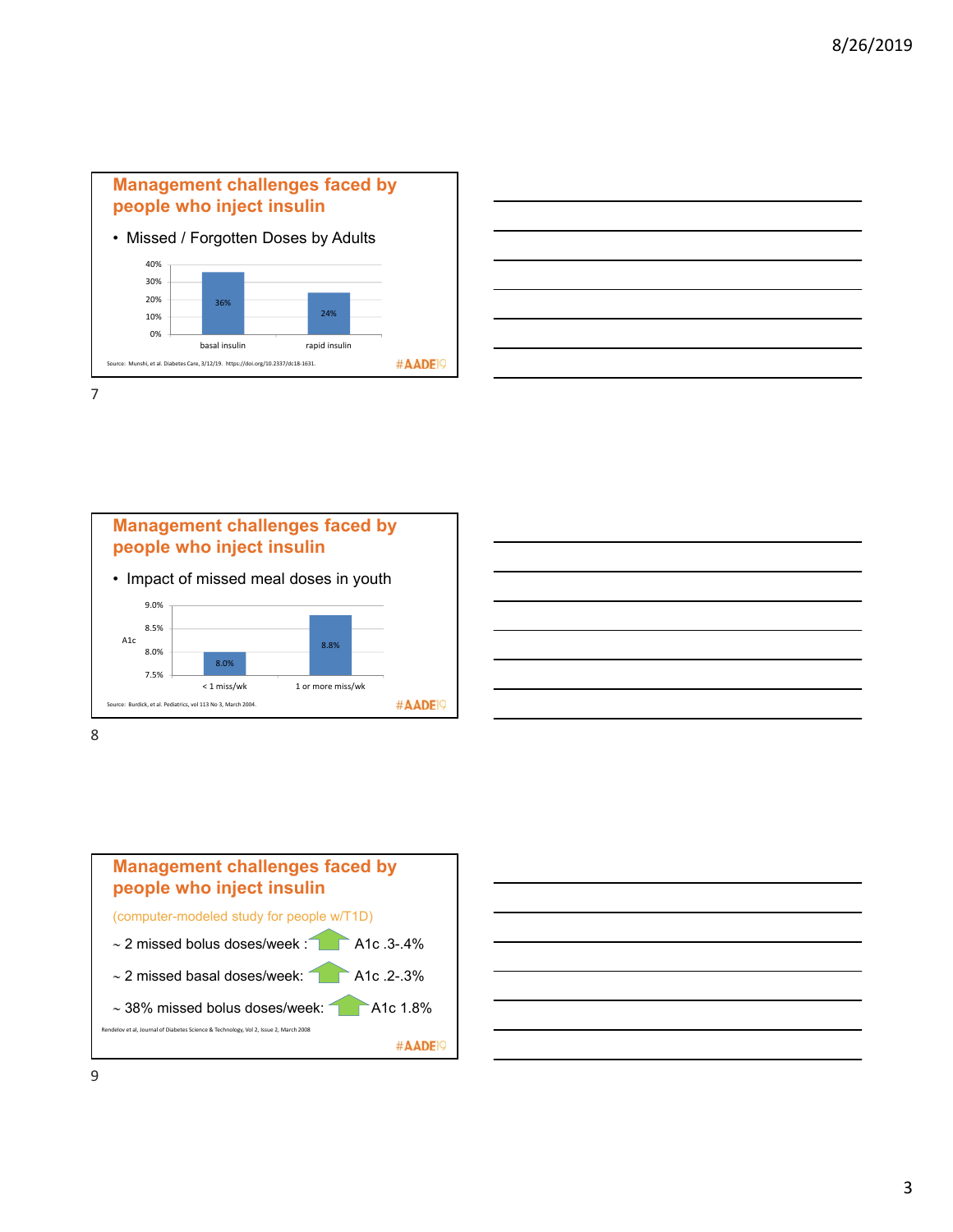## **Management challenges faced by people who inject insulin**

- Numeracy Issues
	- 25% unable to identify their BG targets
	- 56% unable to count carbohydrate grams using a food label
	- 59% unable to calculate insulin dose based on grams of carbohydate and BG

Marden et al. Diabtes Med 29:662-669, 2011; Osborn et al. J Health Comm 15:146-158, 2010; Cavanaugh et al.<br>Diabetes Care 32:2149-2155, 2009.

#AADE<sup>19</sup>

10

## **Management challenges faced by people who inject insulin** Use of dosing Advisor software by people w/T1 – A1c reduction of 0.6% after 12 months – 19% increase in time in-range (70-150) – No change in nocturnal hypoglycemia Servert blood<br>glacese-<br>145 mg/dl – No change in total daily insulin or weight Garg et al. Diabetes Technology & Therapeutics, Vol 10, No 5, 2008. #AADE<sup>19</sup> 11

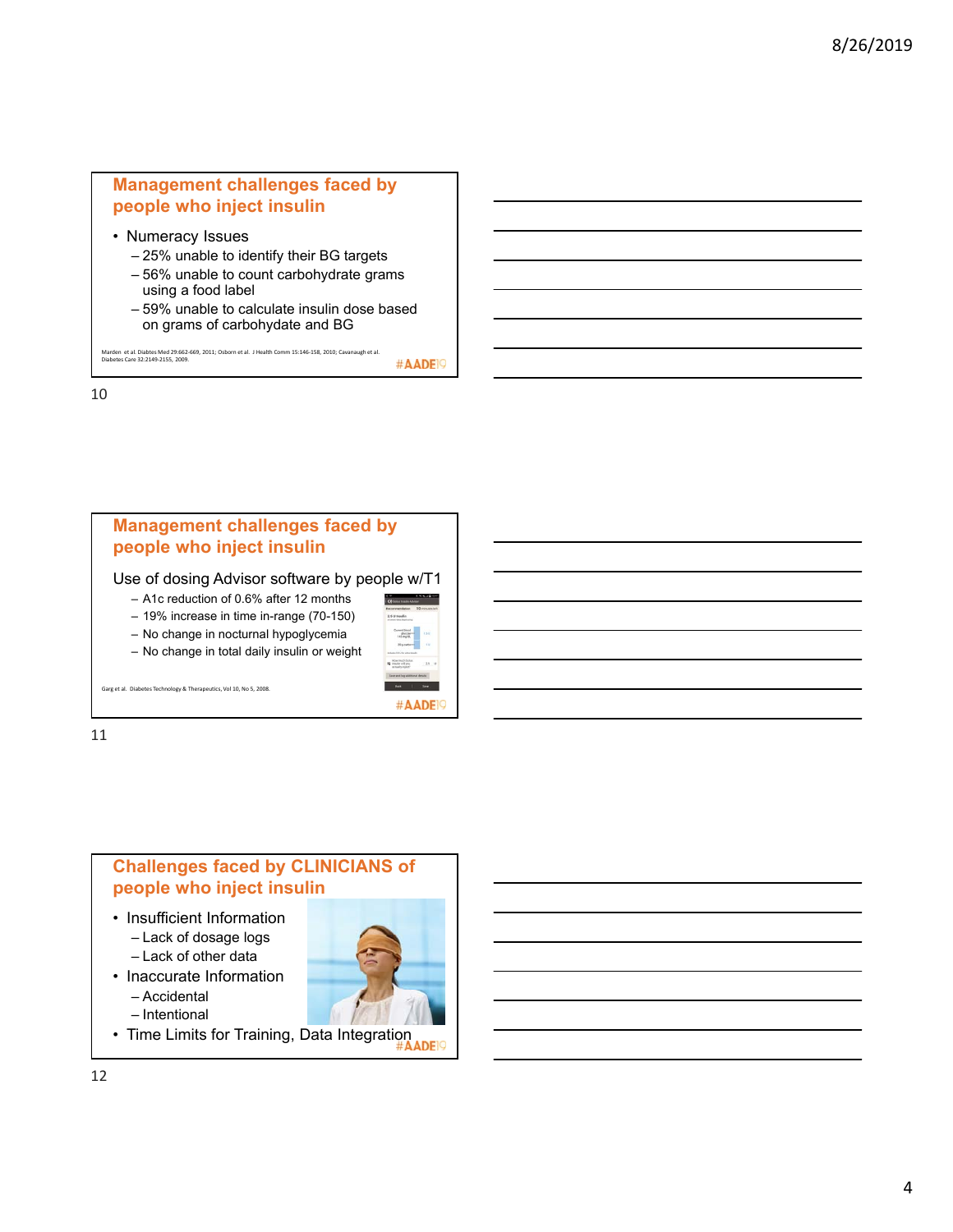



13





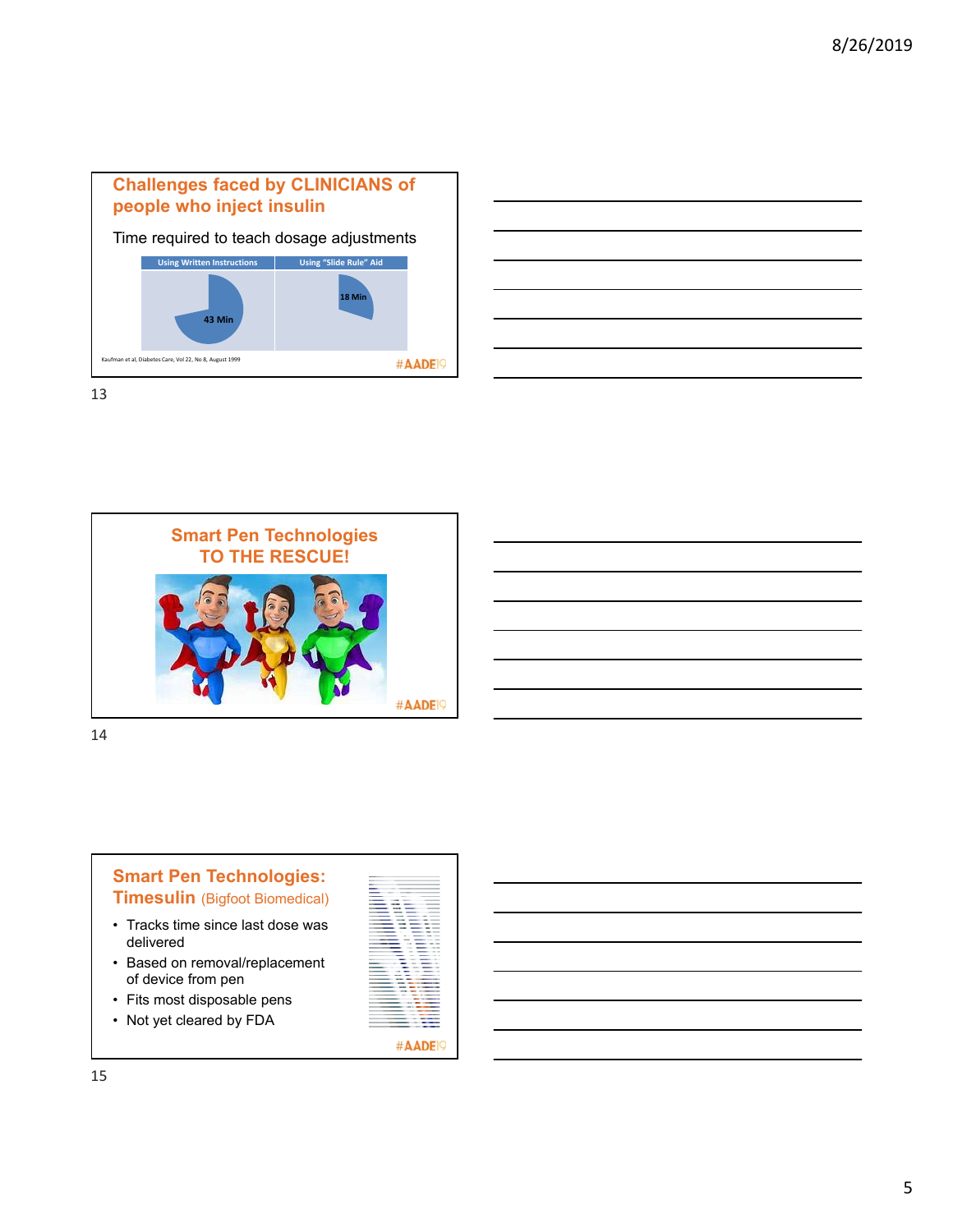

16

# **Smart Pen Technologies: Clipsulin** (Diabnext)

- Counts audible clicks, displays last dose
- Works with most commercially-available pens
- ½- or 1-unit settings; +/- buttons for manual adjustment
- Automatic bluetooth transmission of doses to smartphone app
- HCP platform for viewing data
- Not yet FDA-cleared

17





#AADE<sup>19</sup>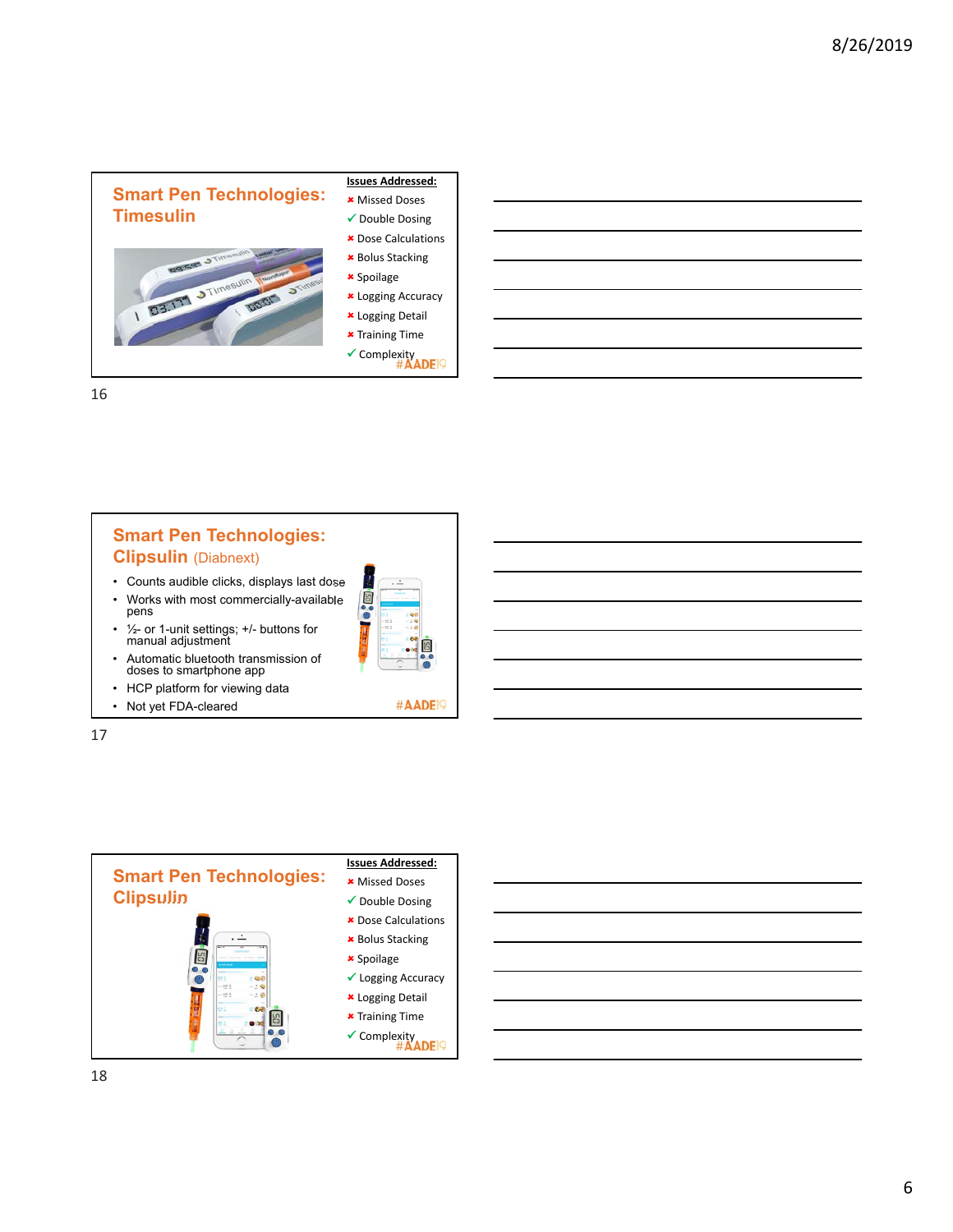# **Smart Pen Technologies:**

## **GoCap** (Common Sensing)

- Attaches to Lantus and Apidra disposable pens
- Tracks doses and units left in pen

• Wireless upload to smartphone app; user can enter BG & carbs

- Missed dose alerts
- Temperature alerts



• Commercial version available in US mid-2020<br>  $\#$ AADEP

19



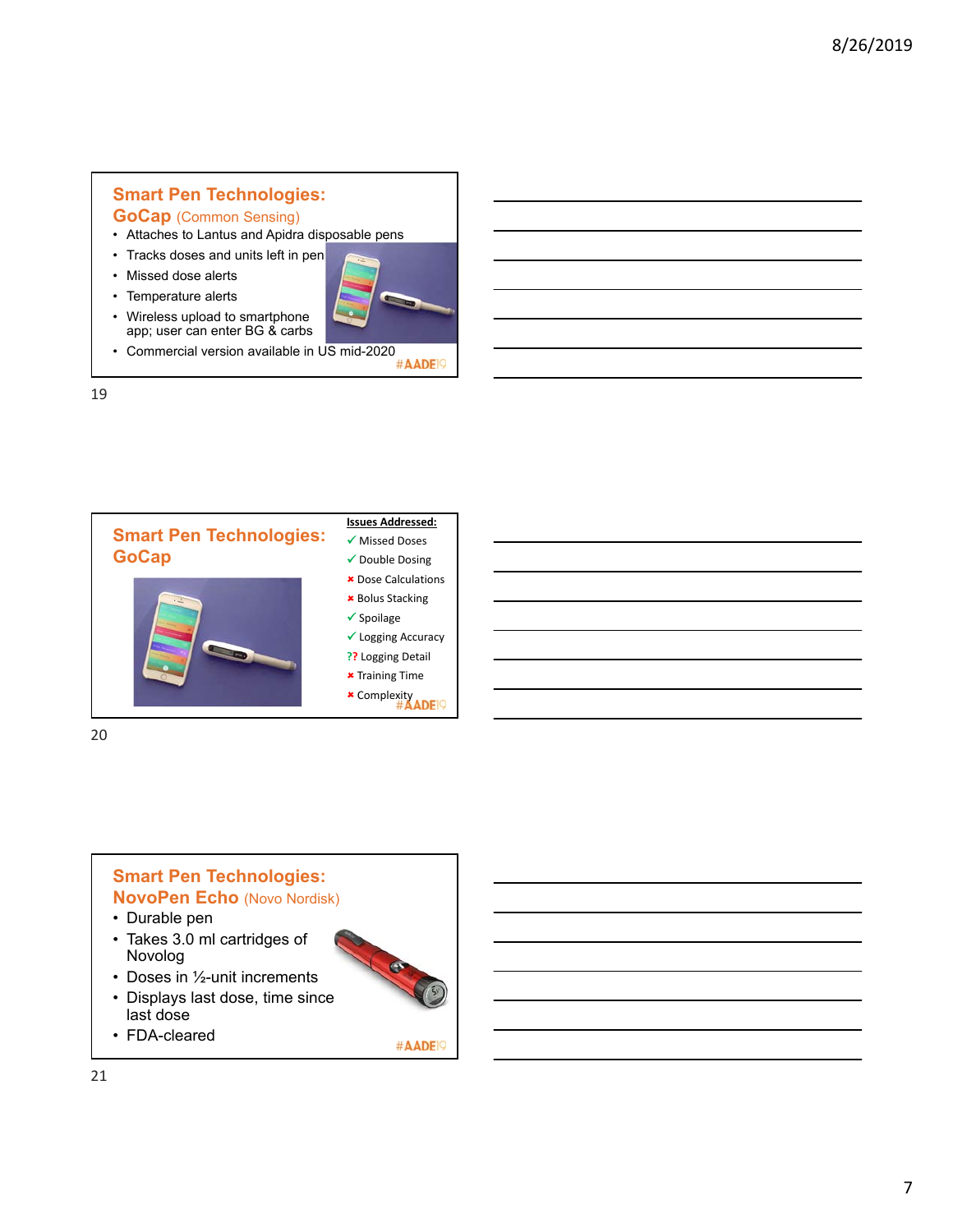## **Smart Pen Technologies: NovoPen Echo/Plus** (Novo Nordisk)

- Durable pen
- Takes 3.0 ml cartridges of Toujeo, Tresiba, Novolog, Fiasp
- Doses in 1/2-units
- Displays last dose, time since last dose, IOB
- 800-dose memory
- Near Field Communicaion (scan) for downloading

#AADE

• Not yet FDA-cleared; Launched in Europe 2019



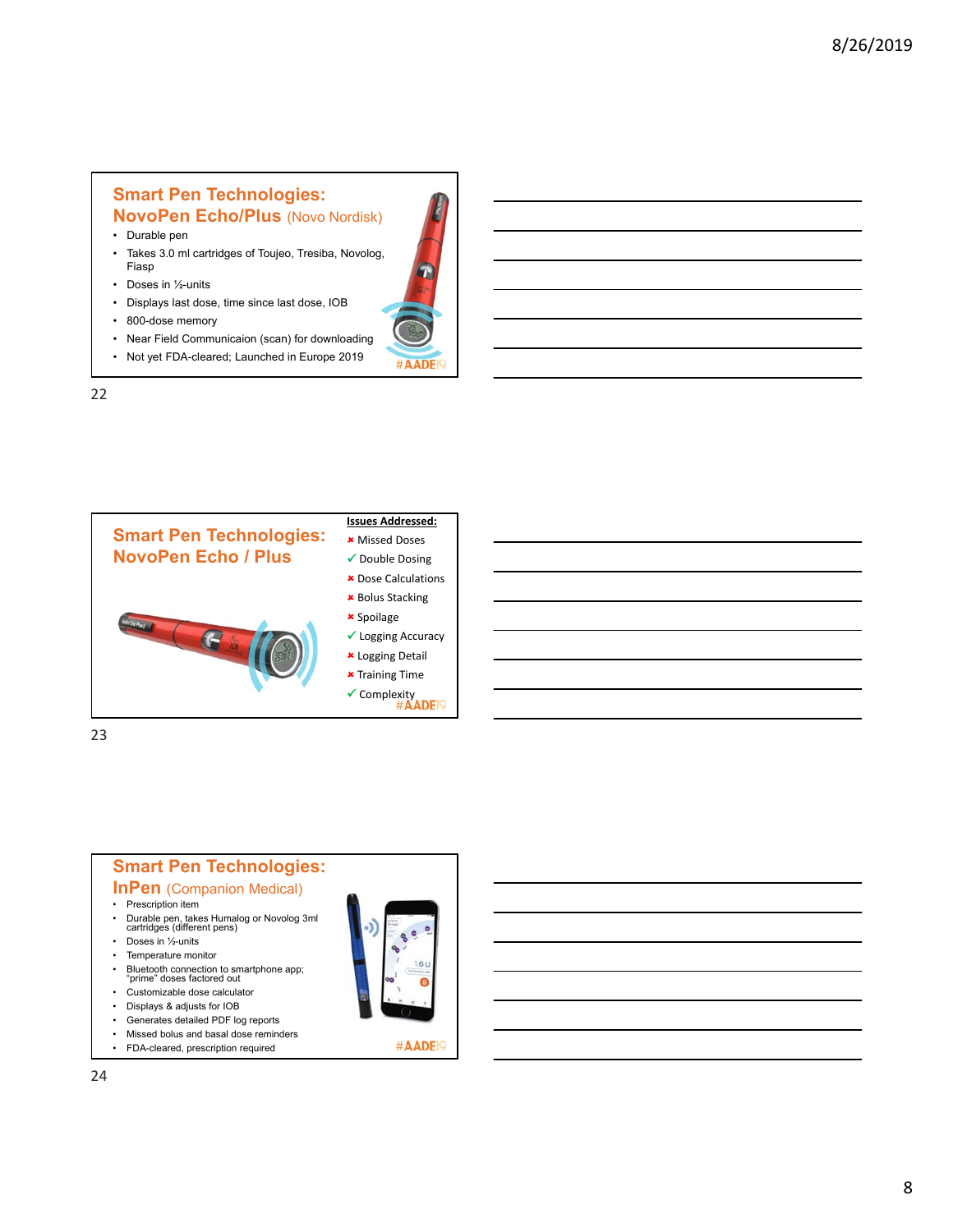

25

## **Other Devices In Development**

- Novo Nordisk Bluetooth FlexTouch Pen **Attachment**
- BioCorp "Easylog" smart pen cap • Lilly integrated
- smartpen/Dexcom/smartphone app
- Pendiq Digital Pens

#AADE<sup>19</sup>

26

### **Insights to derive from smart dose monitor data**

- Were doses actually taken?
- When were they taken?
- How much was taken?
- Were dosage calculations correct?
- Are the current dosing formulas working?

#AADE<sup>19</sup>